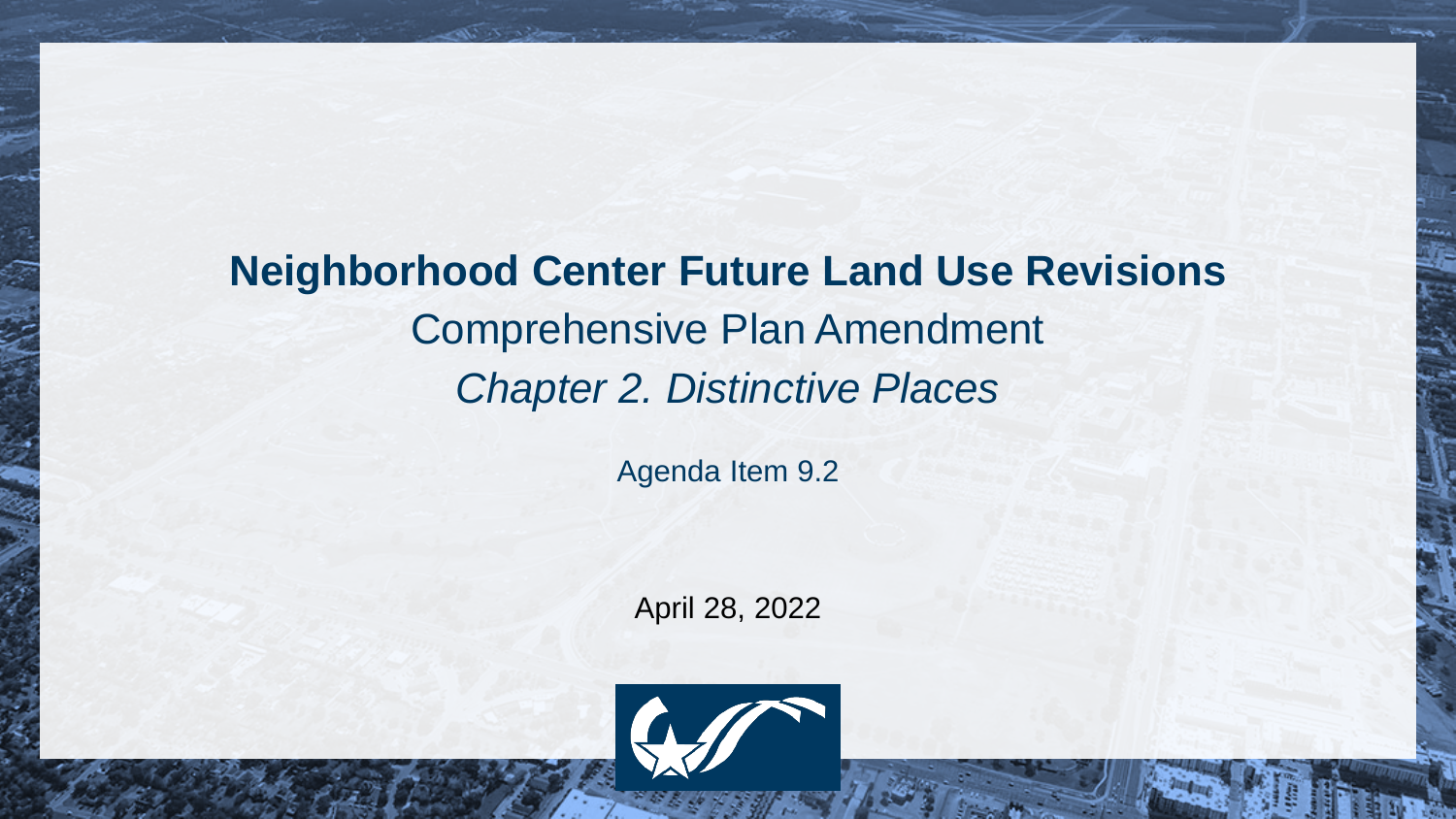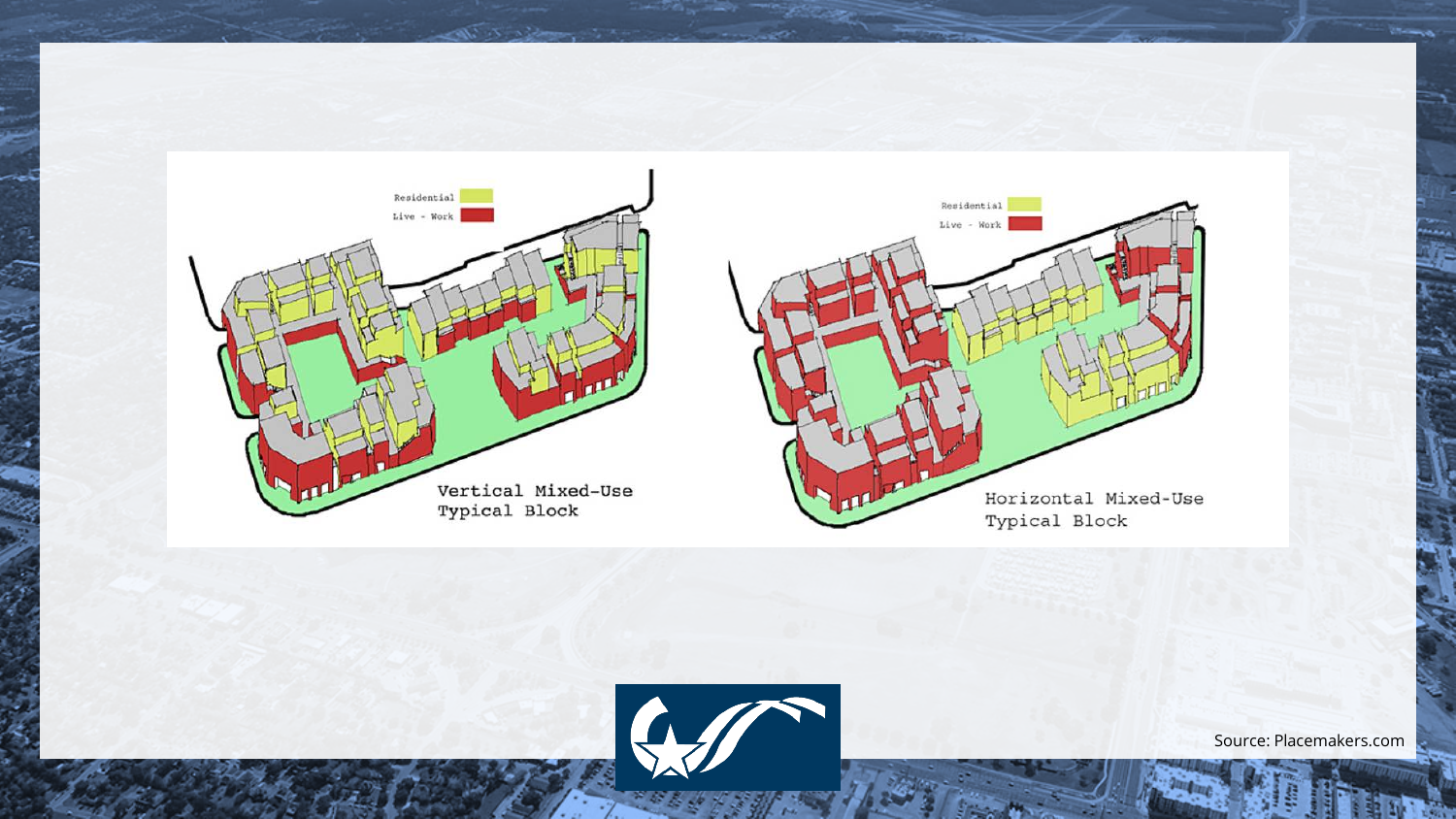### **Neighborhood Center Future Land Use Redlines**

#### *Description*

No changes

#### *Intent*

- Create and reinforce walkable activity centers that are connected to surrounding development and include a mix of complementary uses
- Accommodate a mix of building types that frame attractive pedestrian spaces
- Encourage commercial uses along primary streets
- Support vertical mixed-use structures with ground-floor retail in appropriate locations such as along corridors or major intersections
- Encourage all land generally within 300 to 500 feet of streets classified as major collectors or higher to be commercial uses, unless providing vertical mixed-use structures with residential uses on upper floors. The exact location and extent can be modified if creating commercial nodes, such as at intersections, and/or if other characteristics of the site require an alternative design that provides a mixture of uses in an integrated manner.



\*\*\*NOTE: Redlines showing changes to Page 35 of the College Station Comprehensive Plan\*\*\*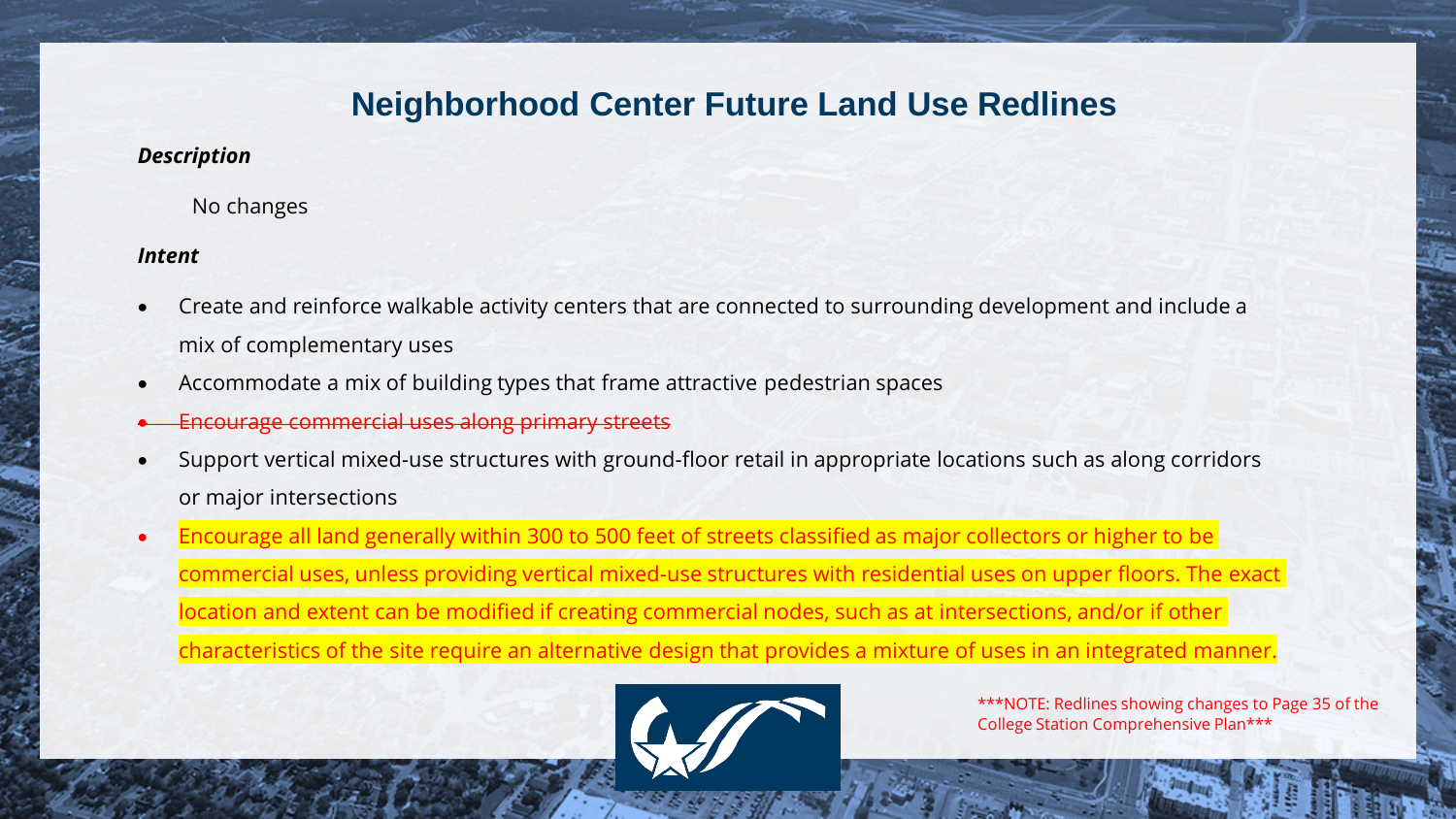## **Neighborhood Center Future Land Use Redlines**

- Stand-alone commercial uses with a preferred emphasis on urban form may be allowed if the size and scale of the property and/or development does not adequately support mixing uses in a horizontal manner
- Support multi-family residential as a complementary secondary component of a center that includes commercial and/or office uses
- Encourage shared surface parking located behind or to the side of buildings (with some limited parking in front of buildings), structured parking, and on-street parking where possible



\*\*\*NOTE: Redlines showing changes to Page 35 of the College Station Comprehensive Plan\*\*\*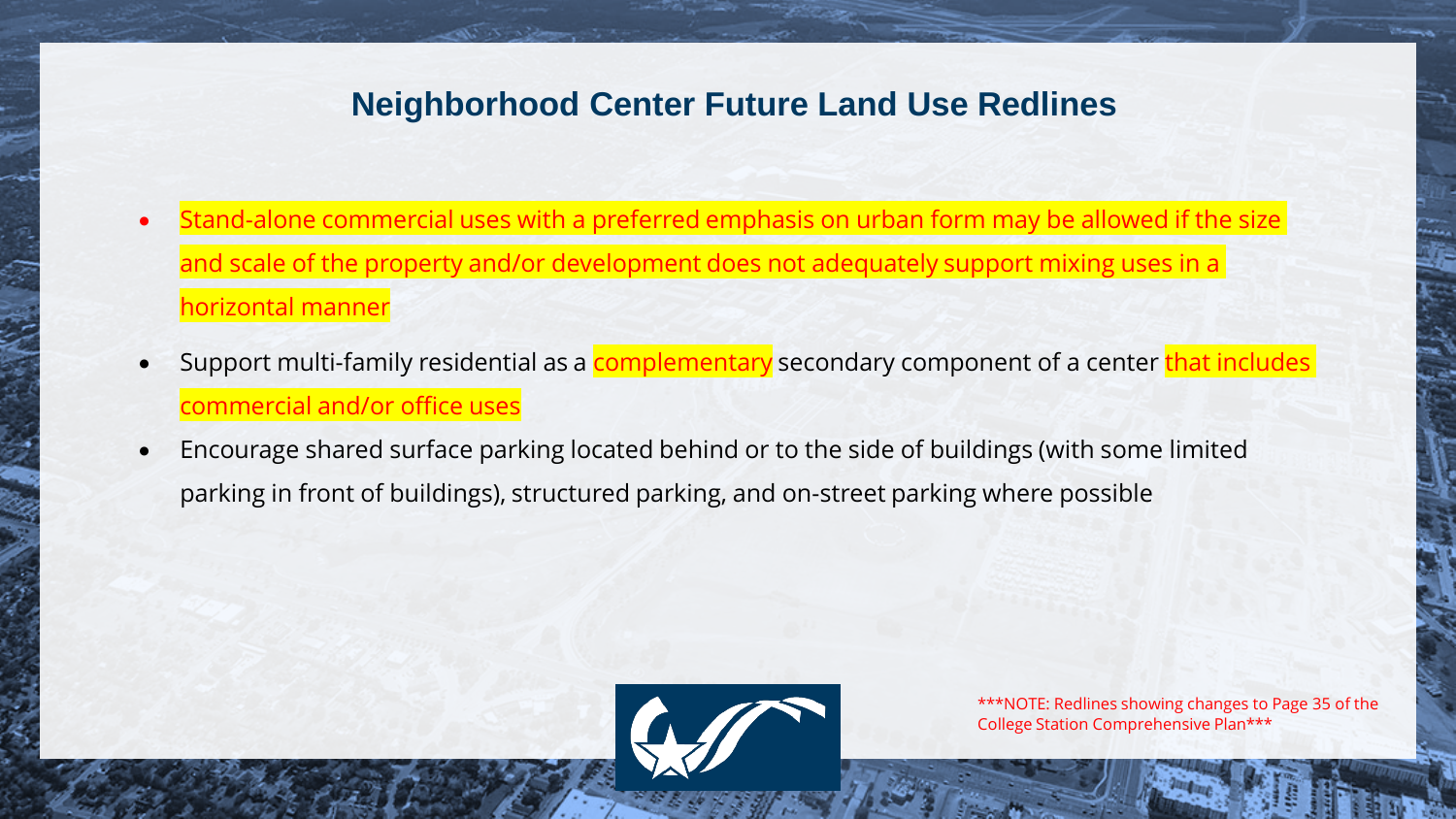### **Neighborhood Center Future Land Use Redlines**

#### *Generally appropriate zoning districts:*

Mixed-use, Wolf Pen Creek zoning (in Wolf Pen Creek only), General commercial and multifamily zoning may be considered in some circumstances if designed in an integrated manner through a Planned Development District with a preferred emphasis on urban form



\*\*\*NOTE: Redlines showing changes to Page 35 of the College Station Comprehensive Plan\*\*\*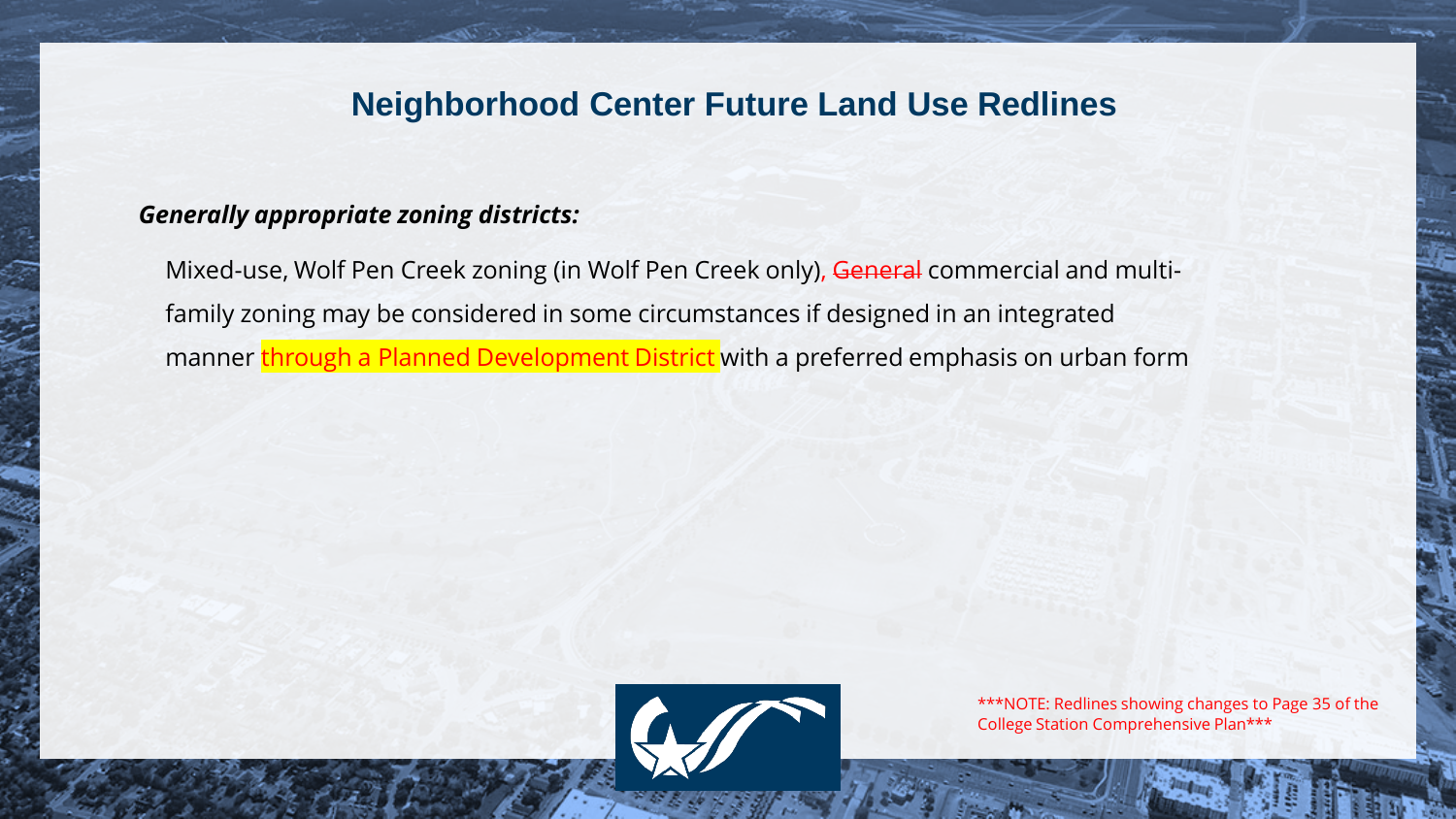

### **Future Land Use** & Character



\*NOTE: A COMPREHENSIVE PLAN SHALL NOT CONSTITUTE ZONING REGULATIONS OR ESTABLISH ZONING BOUNDARIES